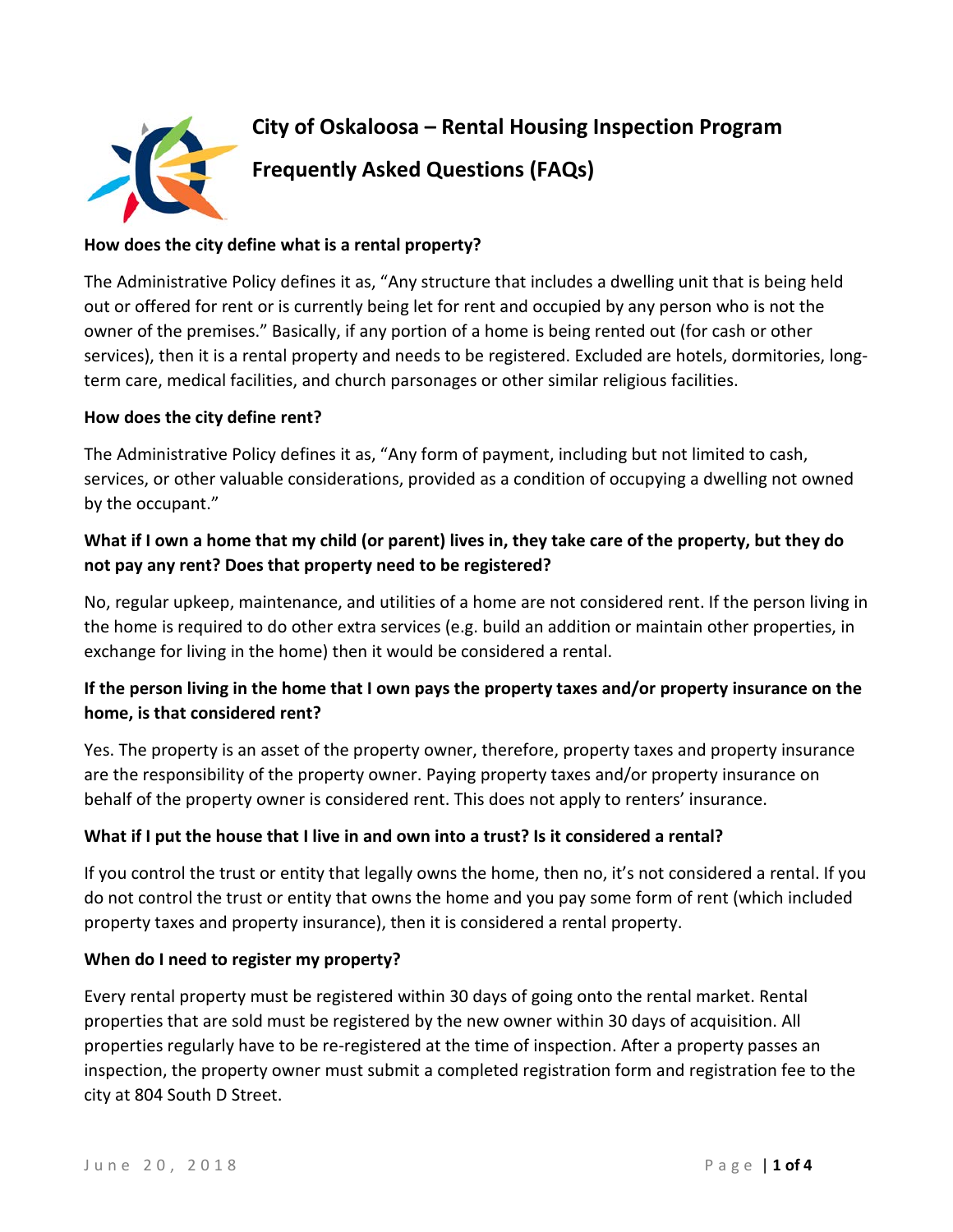### **Do I have to have a separate registration form for each rental property?**

Yes, each property requires a registration form; however, a property with multiple units will only need one registration form. For example, an apartment building with four units would still only need a single registration form. Another example would be a landlord who owns four single-family rental homes, which would all need their own registration form.

## **Who do I pay for the registration fee?**

Registration fees will be paid to the City of Oskaloosa. The registration fee is \$15 per unit per year. The fee is paid at the time of inspection to cover the duration of the Compliance Certificate - most properties are on a three-year inspection cycle. So a single-family home would have a \$45 registration fee. Note: this is not the same as the *inspection fee*, which is addressed below.

## **Where do I need to submit my registration forms and fees?**

Registration forms and fees need to be submitted to the city at the Public Works facility at 804 South D Street. Forms and fees can be delivered in person, or submitted by mail.

## **Where do I need to have smoke alarms installed?**

One smoke alarm must be installed inside each bedroom. One smoke alarm must be installed outside the bedrooms in the nearby vicinity (e.g. in the hallway where the bedrooms are located). At least one smoke alarm must be installed on each floor. They all must be within one foot of the ceiling.

# **The inspection checklist says I only have to have a carbon monoxide detector if there is a potential source of carbon monoxide. What are considered carbon monoxide sources?**

Any natural gas burning appliance is a potential carbon monoxide source. This would include (but not limited to) gas stoves, gas furnaces, gas water heaters, gas ovens/ranges, and gas fireplaces. The other common potential source is an attached garage. If the property is all electric and there is no attached garage, then no carbon monoxide detectors are needed.

### **Where do I need to have carbon monoxide detectors installed?**

One carbon monoxide detector must be located outside the bedrooms in the nearby vicinity (e.g. in the hallway where the bedrooms are located). At least one carbon monoxide detector must be installed on each floor.

# **I have a three story apartment building and the only carbon monoxide source is the appliances in the basement, do I have to have carbon monoxide detectors on all floors?**

Floors three or more stories above the carbon monoxide source do not need to have detectors. In this scenario, the third floor does not have to have carbon monoxide detectors.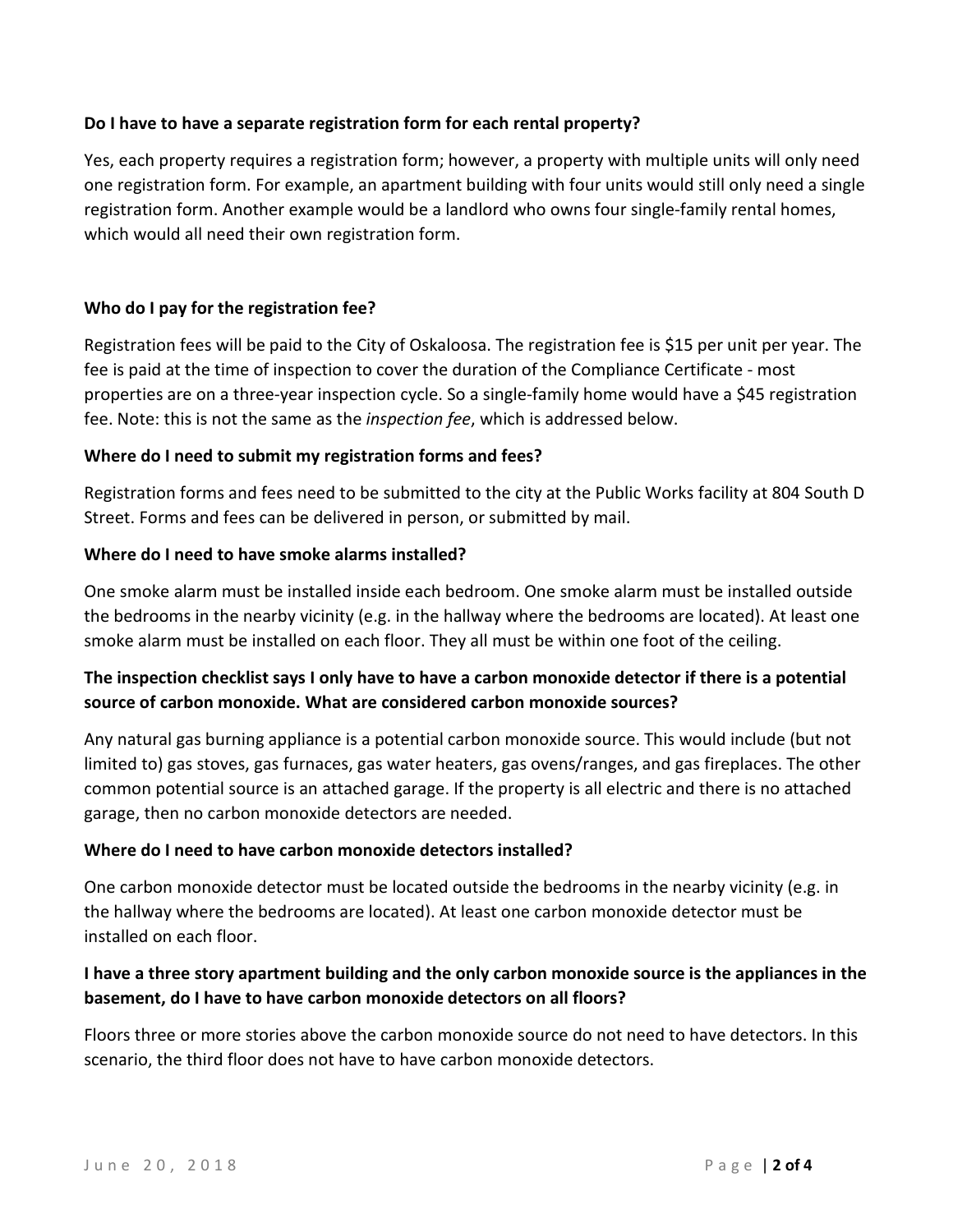# **For locations where both a fire alarm and carbon monoxide detector is required, can I use a combined unit?**

Yes, as long as it has both the fire alarm and carbon monoxide detector, it will be acceptable.

## **Does the smoke alarm need to be dual sensor (photoelectric and ionization)?**

No, a single sensor smoke alarm is acceptable; however, the Fire Chief and the Building Official strongly recommend that landlords take advantage of the opportunity and go with the dual sensor if they are purchasing new smoke alarms. It's added safety for little additional cost.

### **Can carbon monoxide detectors be the plug-in type?**

Yes, plug-in carbon monoxide detectors are acceptable.

## **What type of fire extinguisher do I need?**

For rental properties with two or more units, the extinguisher must be a minimum of 2-A 10-BC. Large apartment buildings require larger extinguishers. For specific questions, contact the Oskaloosa Fire Department. All of these fire extinguishers require regular inspection and maintenance, which is monthly visual inspections and an annual maintenance check by a certified person.

For single-family rental homes they need to have a minimum of 1-A 5-BC extinguisher maintained/ replaced according to the manufacturer's instructions. Typically, this means ensuring that the extinguisher does not have any noticeable leaks or visible powder around the nozzle, and that the indicator is in the "green." For a single-family home, this can be conducted by the landlord.

### **On a multi-family property, do I have to have a fire extinguisher inside each unit?**

No, in buildings where there are multiple units fire extinguishers can be located in common hallways. However, a fire extinguisher must be located on each floor, and the front door of each unit must be within 75 feet of a fire extinguisher.

### **Where does ownership or property management contact information need to be posted?**

Contact information needs to be easily accessible on one of the main living floors. Basically, if the tenant needs to contact the landlord for some reason, they need to know where they can find the necessary contact information.

### **When do bedrooms require an egress window?**

All bedrooms require an operable egress window. Small basement windows or windows that do not open, for example, are not sufficient.

## **In what situations do I need to have a fire escape?**

Any bedrooms or rental units above the second floor require a full fire escape. This must be a permanent fire escape structure. It cannot be a rope ladder or some other temporary means of escape.